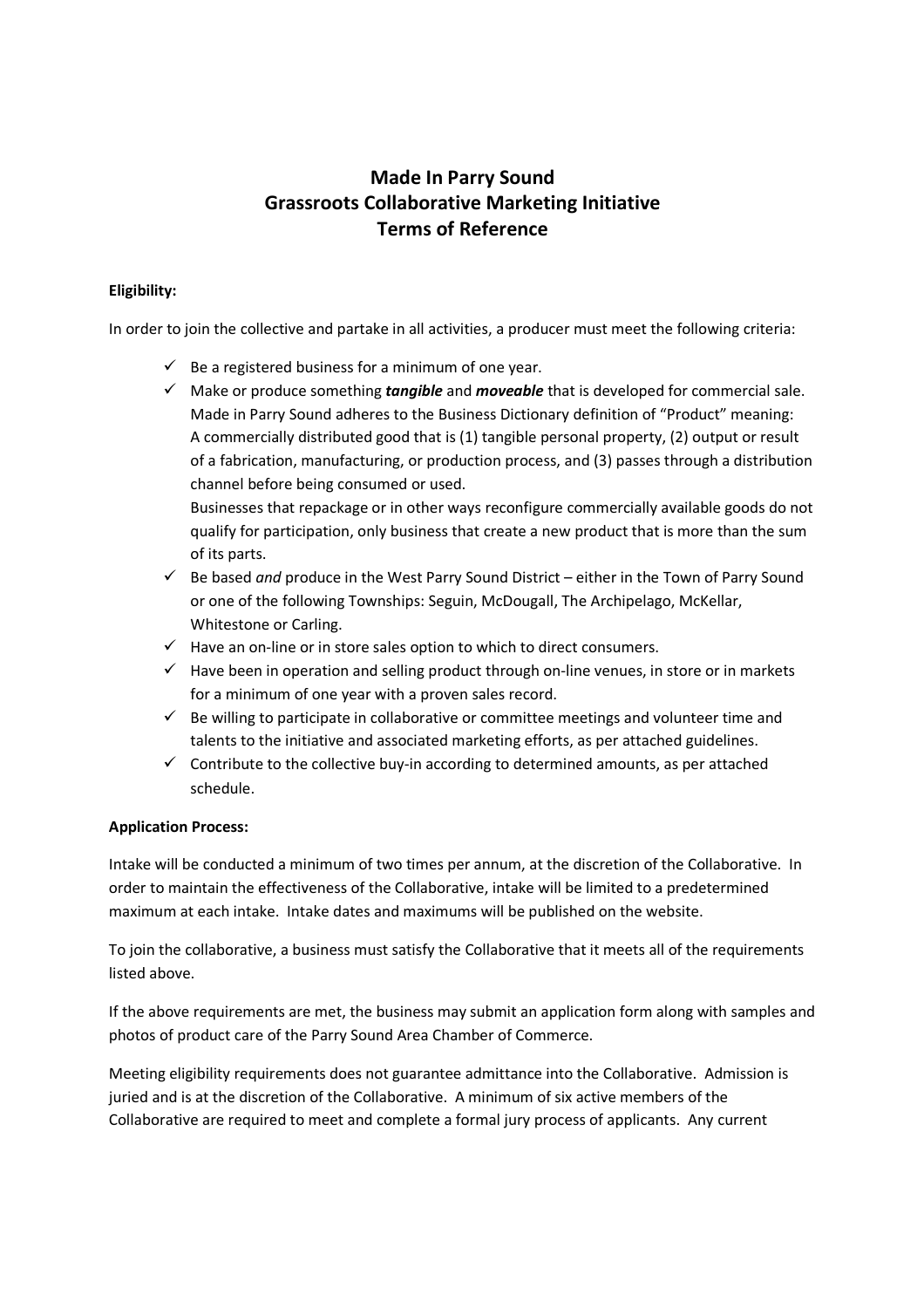member of the Collaborative who finds themselves a direct competitor, or in a personal conflict of interest with an applicant must excuse themselves from the decision-making process.

Initial admittance to the Collaborative is for a one year probationary period. During that time the Maker must prove a willingness to adhere to the spirit of the Collaborative in actively engaging in the marketing and promotion of the movement.

#### **Ongoing Operational Commitments:**

Each Maker must commit to ongoing marketing and promotional efforts through social media, signature links on outgoing emails, co-promoting when at Markets, etc.

In order to maintain interest in the website, each Maker must change their photo and panel at minimum once per year at the pre-determined costing levels. (see attached schedule)

Each Maker must commit to attending strategy sessions or Intake Selections as often as their business allows.